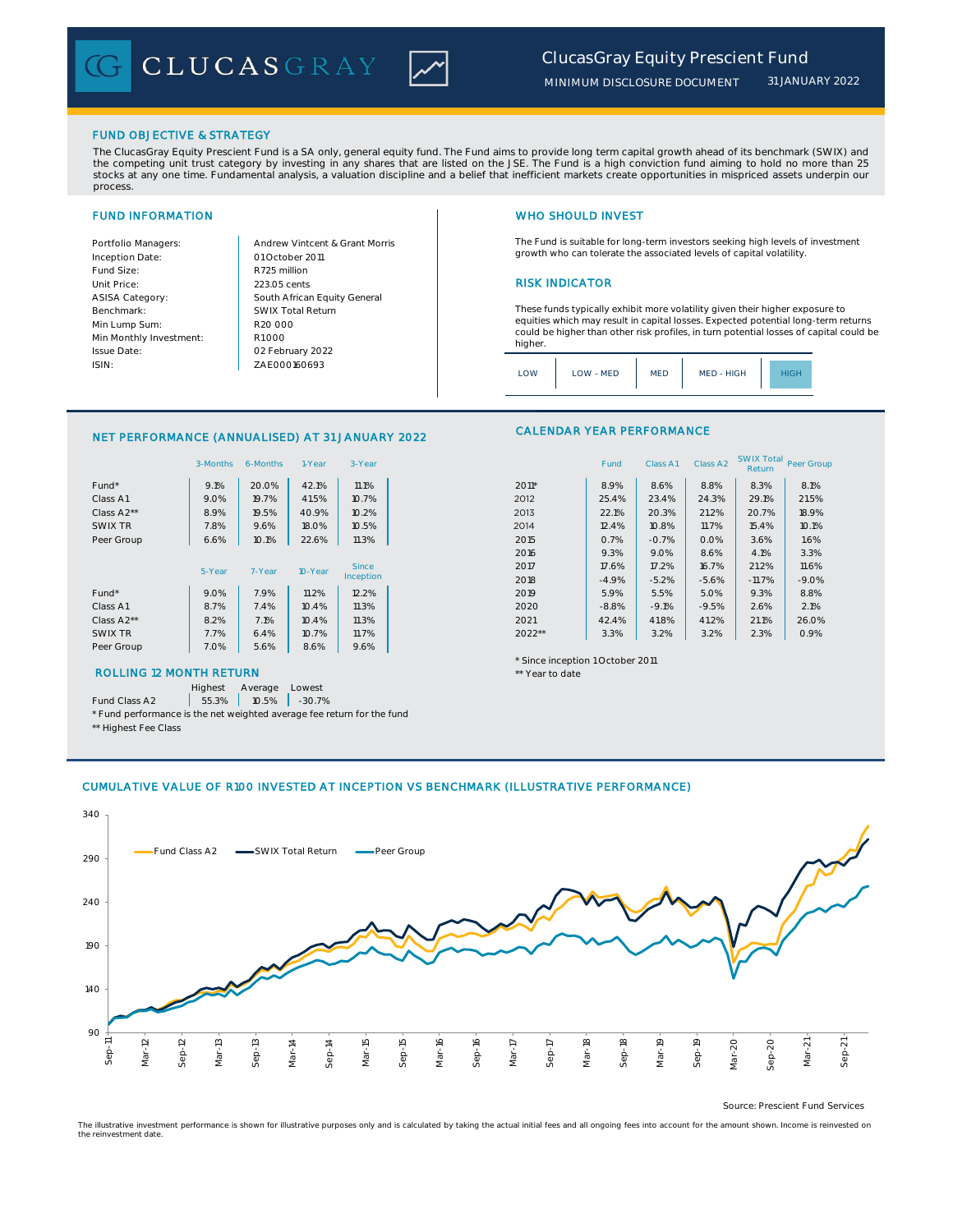**CLUCASGRAY** 



# *ClucasGray Equity Prescient Fund*

*MINIMUM DISCLOSURE DOCUMENT 31 JANUARY 2022*

| ABSA                            | <b>AECI</b>     | <b>Asset Class</b> | %     |
|---------------------------------|-----------------|--------------------|-------|
| <b>Standard Bank</b>            | Prosus          | <b>SA Equity</b>   | 98.4% |
| <b>MTN</b>                      | Life Healthcare | Cash               | 1.6%  |
| <b>British American Tobacco</b> | Massmart        |                    |       |
| Old Mutual                      | Metrofile       |                    |       |
| Anglo American                  | Long4Life       |                    |       |
| Sasol                           | Glencore        |                    |       |
| Reunert                         |                 |                    |       |

The Top 15 holdings make up 66% of the total fund.

### DISTRIBUTIONS FEE STRUCTURE

### TOP 15 EQUITY HOLDINGS FUND ASSET ALLOCATIONS



| Distribution Frequency | Annually            | TER                                 | Class A <sub>2</sub> | Class A1                |
|------------------------|---------------------|-------------------------------------|----------------------|-------------------------|
| Distribution Date      | 01 April            | Annual Management Fee (excl. VAT)   | .30%                 | 0.90%                   |
| Last Distribution      | 6.48 cents per unit | Other Cost                          | 0.03%                | 0.03%                   |
|                        |                     | VAT                                 | 0.20%                | 0.14%<br>1.52%<br>1.06% |
|                        |                     | Total Expense Ratio (incl. VAT)     |                      |                         |
|                        |                     | Transaction Costs (incl. VAT)       | 0.23%                | 0.23%                   |
|                        |                     | Total Investment Charge (incl. VAT) | 1.75%                | 1.29%                   |
|                        |                     |                                     |                      |                         |

### QUARTERLY COMMENTARY | DECEMBER 2021

2021 was a good year for equity investors, with all global regions delivering strong returns. The ClucasGray Equity Prescient Fund had a very good year, gaining 42%, double the JSE Swix return of 21%, and significantly ahead of the average general equity fund return of 26%.

The Fund benefitted from some standout company returns in the year, most notably Motus, Distell, MTN, RB Plats and Long4Life, all of which increased by over 70% in the year. Aside from these, the Fund had a large core of holdings, including Absa, Anglos, Massmart, Sabvest, Reunert, AECI, Old Mutual to name a few, which gained more than 25% in the year.

During the quarter, the Fund has been managed in accordance with its policy objectives. Whilst the sector allocation has not changed materially, there have been a few changes within the sectors over the course of the last quarter.

| <b>Fund Asset Allocation</b> | Q4 2021 | Q3 2021 |
|------------------------------|---------|---------|
| <b>Basic Materials</b>       | 21%     | 21%     |
| <b>Industrials</b>           | 26%     | 25%     |
| <b>Consumer Goods</b>        | 18%     | 21%     |
| <b>Financials</b>            | 33%     | 32%     |
| Cash                         | 1%      | 1%      |

We believe the gyrations in the relative performance of many companies over the last year, coupled with our strategy to be active managers and<br>construct relatively concentrated portfolios of higher conviction holdings, has quarter we exited our holdings in 5 companies, namely Distell, Motus, Billiton, Pepkor and RB Plats. Both Distell and RB Plats were as a result of corporate action, where their share prices had rallied hard – this is a theme that also played out in Long4Life during the quarter, which was the subject of a buyout offer from a private equity group. We took some profits in Long4Life but do still continue to have a holding in it.

We added 3 new positions in the quarter, being Anheuser, Spar and Impala – Impala being the result of a share swap for our RB Plats holding in the corporate action referred to earlier. In our desire to express conviction in our holdings, we increased our weightings in numerous companies, using the proceeds of the above mentioned sales. These include Absa, Old Mutual, Standard Bank, British American Tobacco, Truworths, Anglos, Glencore, African Rainbow Minerals, Life Healthcare and Reunert. In each of these cases, we believe the relative prospective returns are more attractive than the companies we exited.

We find the current investment climate in South Africa particularly intriguing, as many good companies remain materially undervalued. Public companies have to contend with an ever increasing raft of regulations and costs to remain listed; management teams, ultimately only accountable for the operational and financial performance of their companies, find themselves spending time dealing with queries on why their share price continues to languish, and what they plan to do about it; institutional shareholders find themselves having to defend positions and performance to clients; frustrations develop, yet thankfully there are solutions. In our view, many management teams have levers to pull to unlock significant value for themselves and their shareholders - failing that, and unless share prices start to better reflect our estimate of the fair value of many local companies, we would expect the recent trend of an increase in corporate activity to continue.

2021 was a momentous year for the ClucasGray Equity Prescient Fund, a year in which the Fund celebrated its 10 year anniversary in October. As depicted on the fact sheet, the Fund has delivered returns over most periods in excess of both the general equity peer group, and the JSE Swix Index. Since its inception, over 10 years ago, the Fund has delivered compound annual net returns of nearly 12% pa, ahead of the Swix gross returns, and the peer group net returns of less than 10%. The Fund strives to deliver Alpha by investing with conviction in companies that our fundamental investment process has identified as having the potential to deliver attractive prospective returns. Hence it is pleasing to reflect on the last number of years and to see evidence of the investment strategy delivering on our investment objective.

Notwithstanding a very strong performance in 2021, we believe numerous locally listed companies offer very attractive prospective returns to patient investors. We have positioned the Fund to benefit from these opportunities.